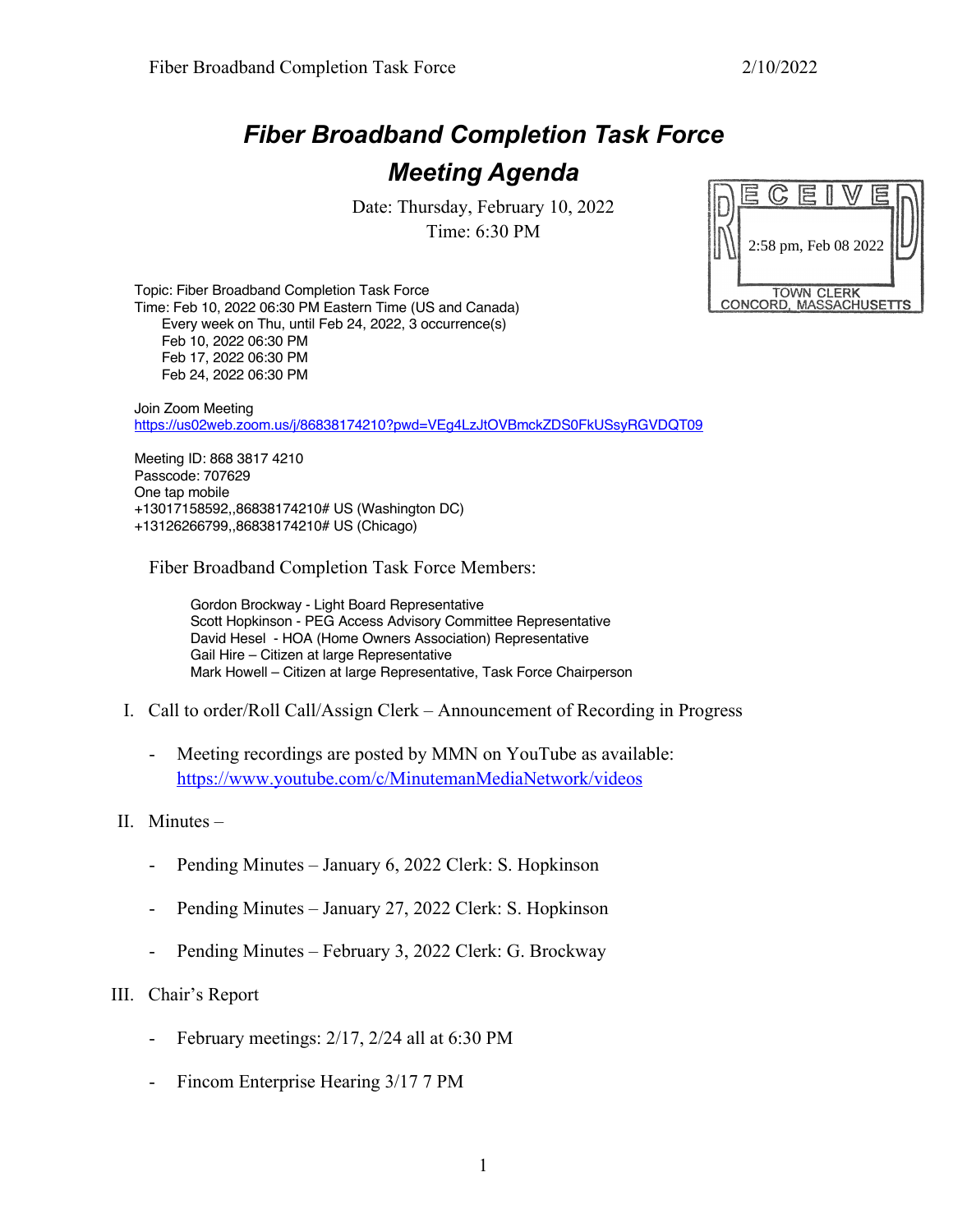- 2/9 Light Board Meeting Summary
- IV. Update on efforts to design coordination fiber construction with the roads program.
- V. ARPA (American Recovery Plan Act)/Infrastructure Proposal Development
- VI. Continue Discussion of the Preliminary Report Outline
	- o Gail's input on fiber construction section
	- o Next section to review
- VII. Wrap up and Next Steps Discussion of agenda for next session.
- VIII. Public Comment Period
- IX. Adjournment